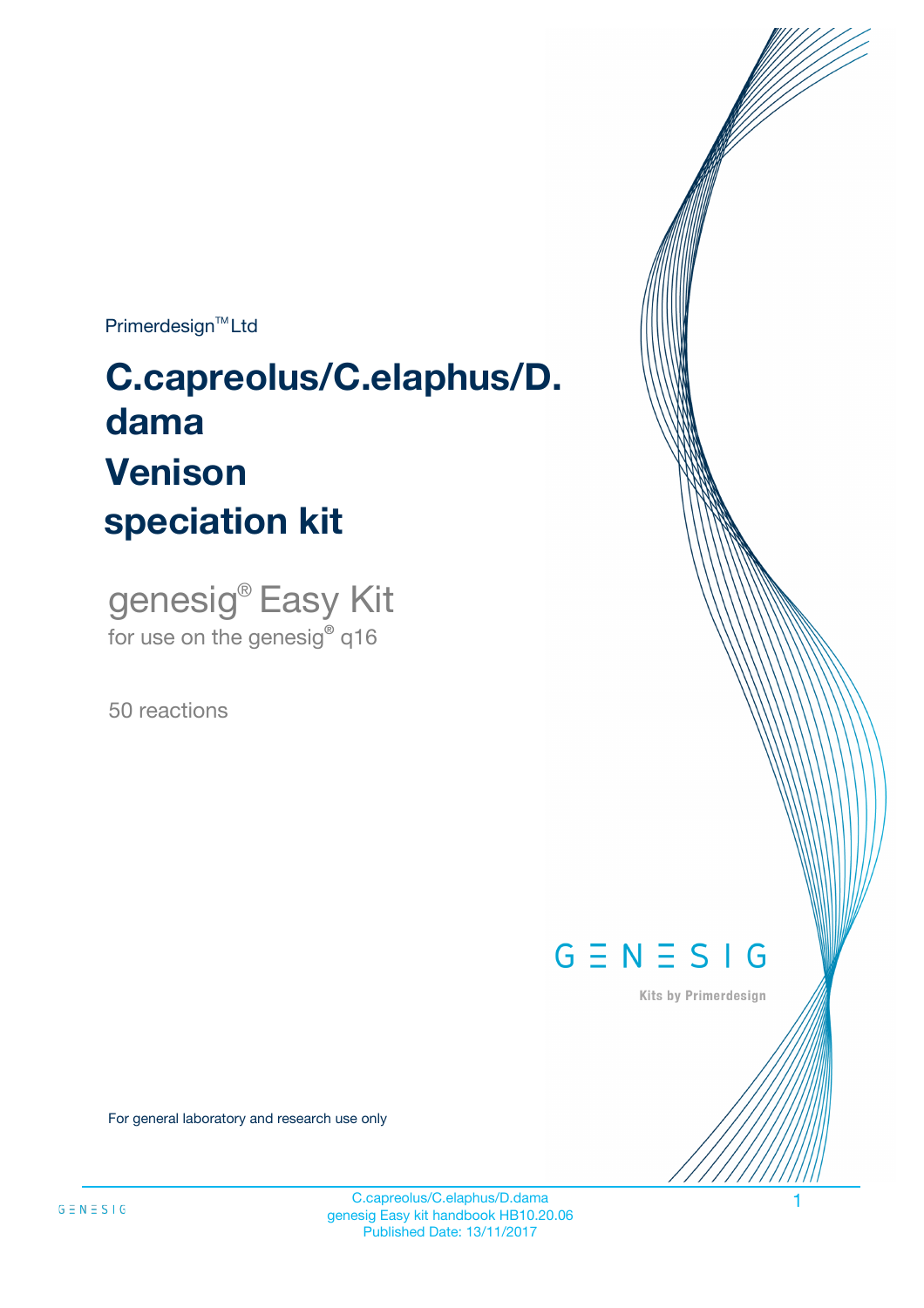# genesig® Easy: at a glance guide

#### **For each DNA test**

| Component            | <b>Volume</b>   | Lab-in-a-box pipette |  |
|----------------------|-----------------|----------------------|--|
| Venison reaction mix | 10 <sub>µ</sub> |                      |  |
| Your DNA sample      | 10 <sub>µ</sub> |                      |  |

#### **For each positive control**

| Component                 | <b>Volume</b> | Lab-in-a-box pipette |  |
|---------------------------|---------------|----------------------|--|
| Venison reaction mix      | 10 µl         |                      |  |
| Positive control template | 10 µl         |                      |  |

#### **For each negative control**

| Component            | <b>Volume</b>   | Lab-in-a-box pipette |  |
|----------------------|-----------------|----------------------|--|
| Venison reaction mix | $10 \mu$        |                      |  |
| <b>Water</b>         | 10 <sub>µ</sub> |                      |  |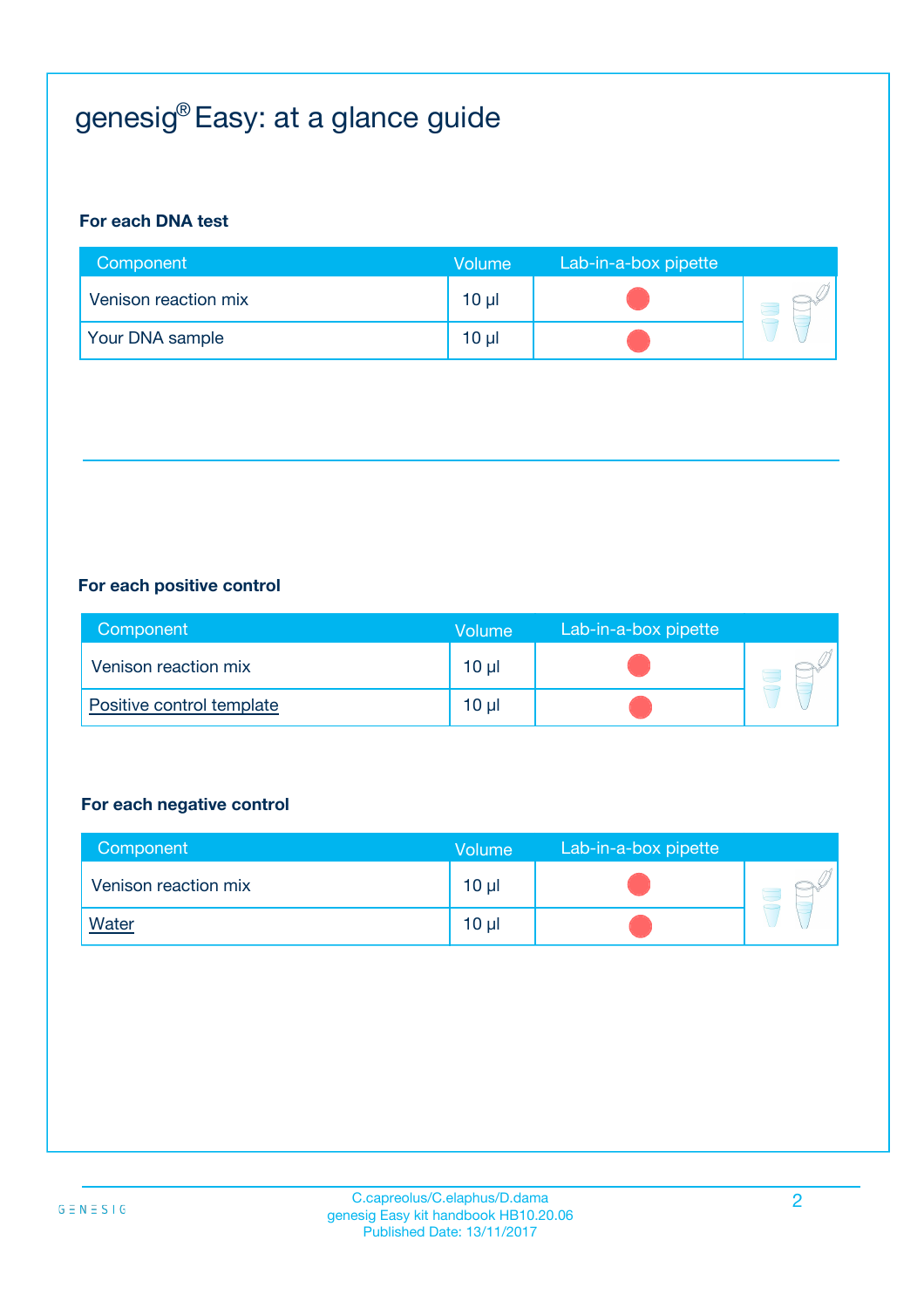# Kit Contents



# Reagents and equipment to be supplied by the user

#### **genesig® q16 instrument**

#### **genesig® Easy DNA/RNA Extraction Kit**

This kit is designed to work well with all processes that yield high quality DNA but the genesig Easy extraction method is recommended for ease of use.

#### **genesig® Lab-In-A-Box**

The genesig Lab-In-A-Box contains all of the pipettes, tips and racks that you will need to use a genesig Easy kit. Alternatively if you already have these components and equipment then these can be used instead.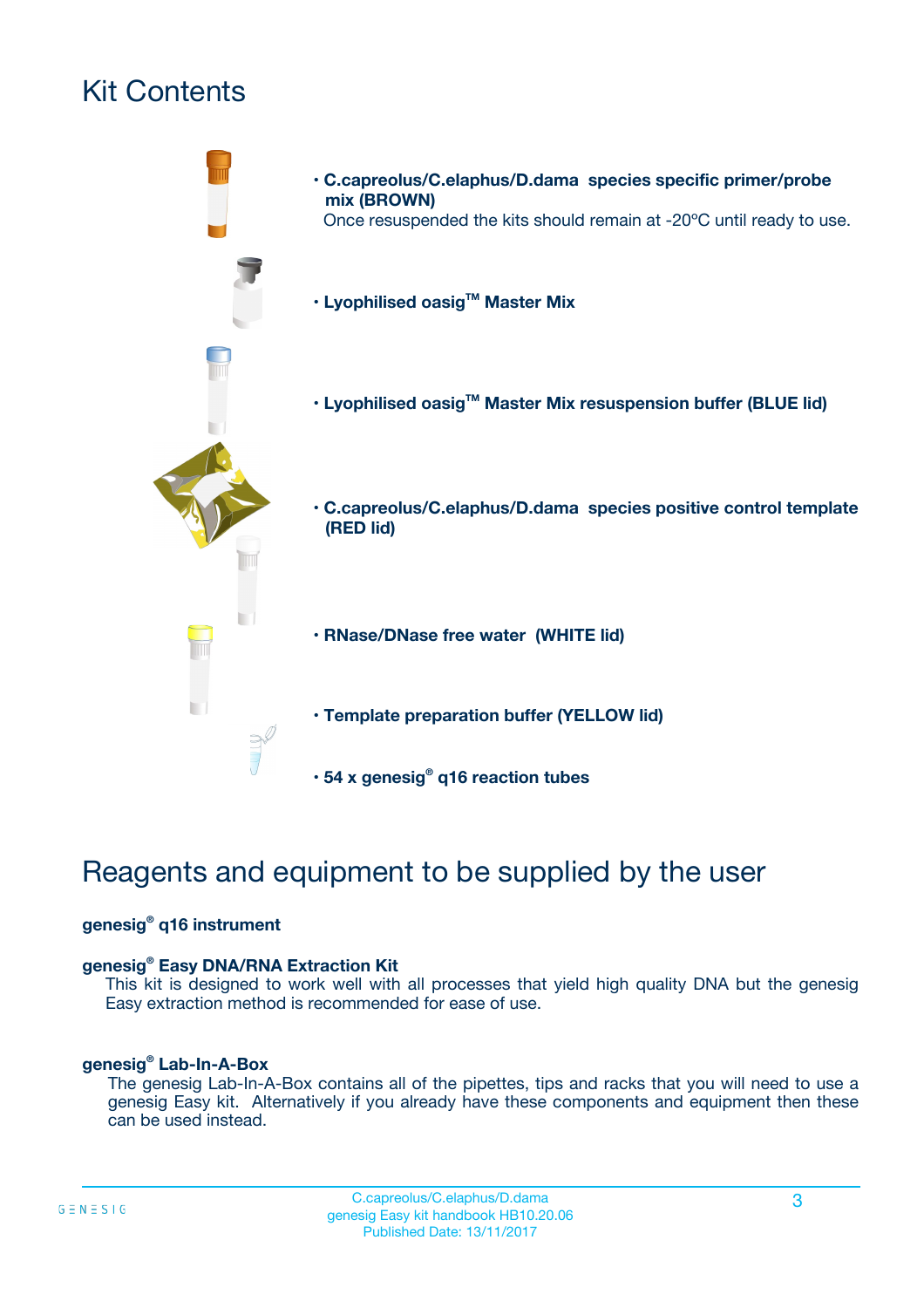# Step-by-step guide

### 1. Create your reaction mix



Use the blue pipette to transfer 500µl**\*** of the oasig Master Mix resuspension buffer into the tube of lyophilised oasig Master Mix and mix well by gently swirling. Then transfer all of that master mix into the brown tube labelled Venison primers/probe.

**\***Transfering 525µl of the oasig Master Mix resuspension buffer to your oasig Master Mix (instead of the 500µl recommended above) will enable you to take full advantage of the 50 reactions by accounting for volume losses during pipetting. In order to do so with the genesig Easy fixed volume pipettes use 1x blue, 2x red and 1x grey pipettes to make the total volume. Please be assured that this will not adversely affect the efficiency of the test.

Cap and shake tube to mix. A thorough shake is essential to ensure that all components are resuspended. **Failure to mix well can produce poor kit performance.**

Leave to stand for 5 minutes. Now your reaction mix is ready to use.

Store the reaction mix in the freezer from hereon.

#### Top tip

- Ensure that the reaction mix is mixed thoroughly before each use by shaking.
- **•** Once resuspended do not expose genesig Easy kit to temperatures above -20°C for longer than 30 minutes at a time.

# 2. Add reaction mix to all reaction tubes



For every reaction to be run, use the red pipette to add 10µl of your Venison reaction mix to every tube.

#### Top tip

- Always pipette the reaction mix directly into the bottom of the tube.
- You can label the tube lids to aid your reaction setup but avoid labelling tube sides.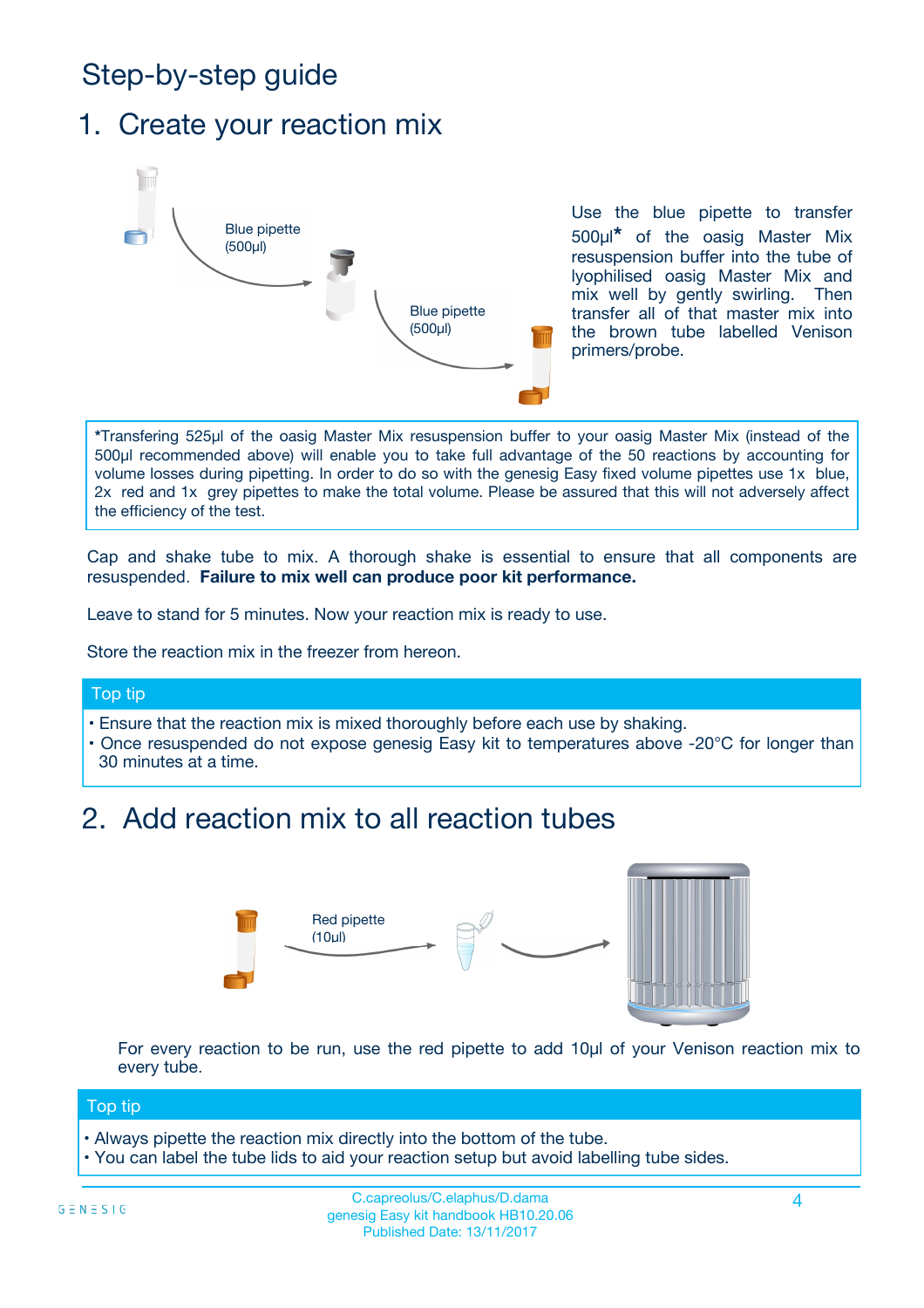# 3. Negative control



For each test you will require a negative control. Instead of DNA, water is used. This sample should prove negative thus proving that all of your positive samples really are positive.

To create a negative control reaction simply use the red pipette to add 10µl of the water to the required reaction tubes. Close these tubes after adding the water.

Because some genesig kit targets are common in the environment you may occasionally see a "late" signal in the negative control. The q16 software will take this into account accordingly.

#### Top tip

**•** Always add the water to the side of the tube to reduce the introduction of bubbles.

### 4. Set up a test



For each sample you wish to analyse, use the red pipette to add 10µl of your DNA sample to the required reaction tubes. Close these tubes after adding the sample. Always change pipette tips between samples.

#### Top tip

**•** Always add the DNA sample to the side of the tube to reduce the introduction of bubbles.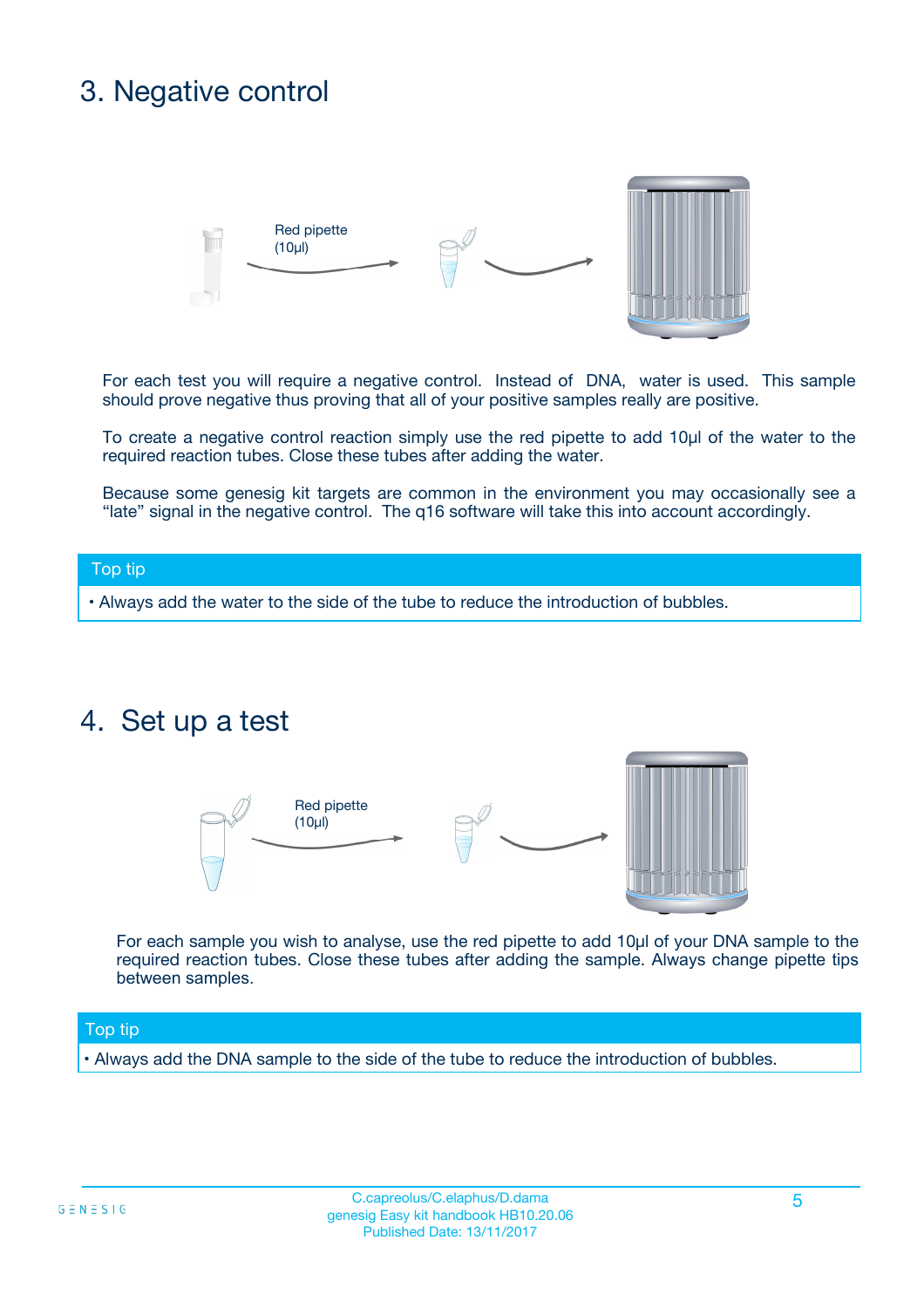# 5. Positive control



Use the white pipette to transfer 200µl of template preparation buffer into the positive control template tube. Cap and shake tube to mix.

Each time you run a test you will require a positive control. This is a small portion of DNA from your species of interest. It serves two purposes:

1. It will always test positive so it shows that everything is working as it should be.

2. The q16 software knows how much DNA is present in the positive control. It uses this information to internally calibrate every test. This is essential to give accurate information about the percentage of DNA in your sample that is from your species of interest.

To create a positive control reaction, simply use 10µl of the positive control instead of your DNA sample.



Take great care when setting up your positive control. The positive control template has the potential to give you a false positive signal in your other samples. Set positive controls up last after all other sample tubes are closed. Always change pipette tips between samples. You may even choose to set up positive controls in a separate room.

#### Top tip

**•** Always add the positive control to the side of the tube to reduce the introduction of bubbles.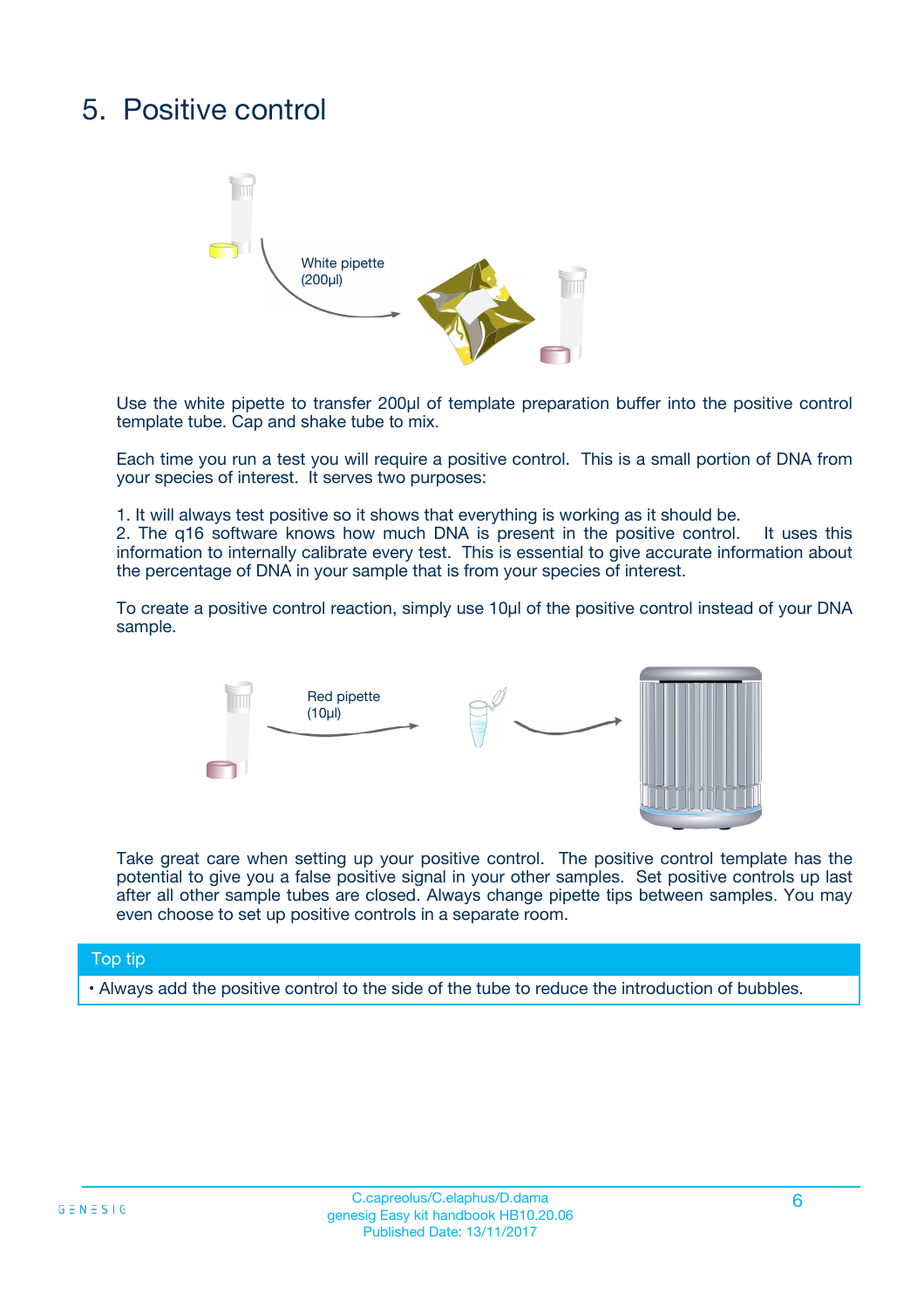# 6. Running the test

Place the tubes into the correct positions in your q16 as defined by the software, this may include positioning of empty tubes to ensure that the q16 lid is balanced. The run can then be started.

|                                    | genesig q16 PCR software - 1.2                                                    |                                     |                              |                                   | $\Box$<br>$\Sigma$           |
|------------------------------------|-----------------------------------------------------------------------------------|-------------------------------------|------------------------------|-----------------------------------|------------------------------|
|                                    | <b>Open Experiments:</b><br>Unsaved (New Experiment 2<br>$\overline{\phantom{a}}$ | <b>E</b> Open<br>Save<br>$\Box$ New | Save As                      | <b>C</b> Close<br>& Configuration | $G \equiv N \equiv S \mid G$ |
| Stages:                            | Setup<br><b>Results</b>                                                           |                                     |                              |                                   |                              |
| <b>Notes</b>                       |                                                                                   | <b>Samples</b>                      |                              | <b>Tests</b>                      |                              |
|                                    | <b>Name and Details</b>                                                           | Color<br>Name                       | Note                         | Color<br>Name                     | Note                         |
|                                    | New Experiment 2017-10-26 11:06                                                   | Sample 1                            | 유                            | Test <sub>1</sub>                 | ÷                            |
|                                    | Kit type: genesig® Easy Target Detection kit                                      | Sample 2                            |                              |                                   |                              |
|                                    | Instrument Id.:                                                                   | Sample 3                            | $\qquad \qquad \blacksquare$ |                                   | $\qquad \qquad \blacksquare$ |
|                                    | <b>Run Completion Time:</b>                                                       | Sample 4                            |                              |                                   |                              |
| <b>Notes</b>                       | $\blacktriangle$                                                                  | Sample 5                            | ♠<br>÷                       |                                   | 41<br>€                      |
| <b>Well Contents</b>               | $\overline{\mathbf{v}}$                                                           |                                     |                              | <b>Run</b>                        |                              |
| Pos.                               | <b>Test</b>                                                                       | Sample                              |                              | <b>Run Status</b>                 |                              |
| 1                                  | Test 1                                                                            | <b>Negative Control</b>             | $\blacktriangle$             |                                   |                              |
| $\overline{2}$                     | Test 1                                                                            | <b>Positive Control</b>             |                              |                                   |                              |
| 3                                  | Test 1                                                                            | Sample 1                            |                              | Show full log                     |                              |
|                                    | Test 1                                                                            | Sample 2                            |                              |                                   |                              |
|                                    |                                                                                   | Sample 3                            |                              | <b>Run Control</b>                |                              |
|                                    | Test 1                                                                            |                                     |                              |                                   |                              |
|                                    | Test 1                                                                            | Sample 4                            |                              |                                   |                              |
|                                    | Test 1                                                                            | Sample 5                            |                              |                                   |                              |
| 4<br>5<br>6<br>$\overline{7}$<br>8 |                                                                                   |                                     | $\overline{\mathbf{v}}$      | Abort Run                         | $\triangleright$ Start Run   |

#### Top tip

- Before loading tubes into the q16, check for bubbles! Flick the bottom of the tubes to remove any bubbles that may have formed during the test setup.
- Apply centrifugal force with a sharp wrist action to ensure all solution is at the bottom of the reaction tube.
- When repeating a test you can use a previous file as a template by clicking 'open' then selecting File name > Files of Type > Experiment file as template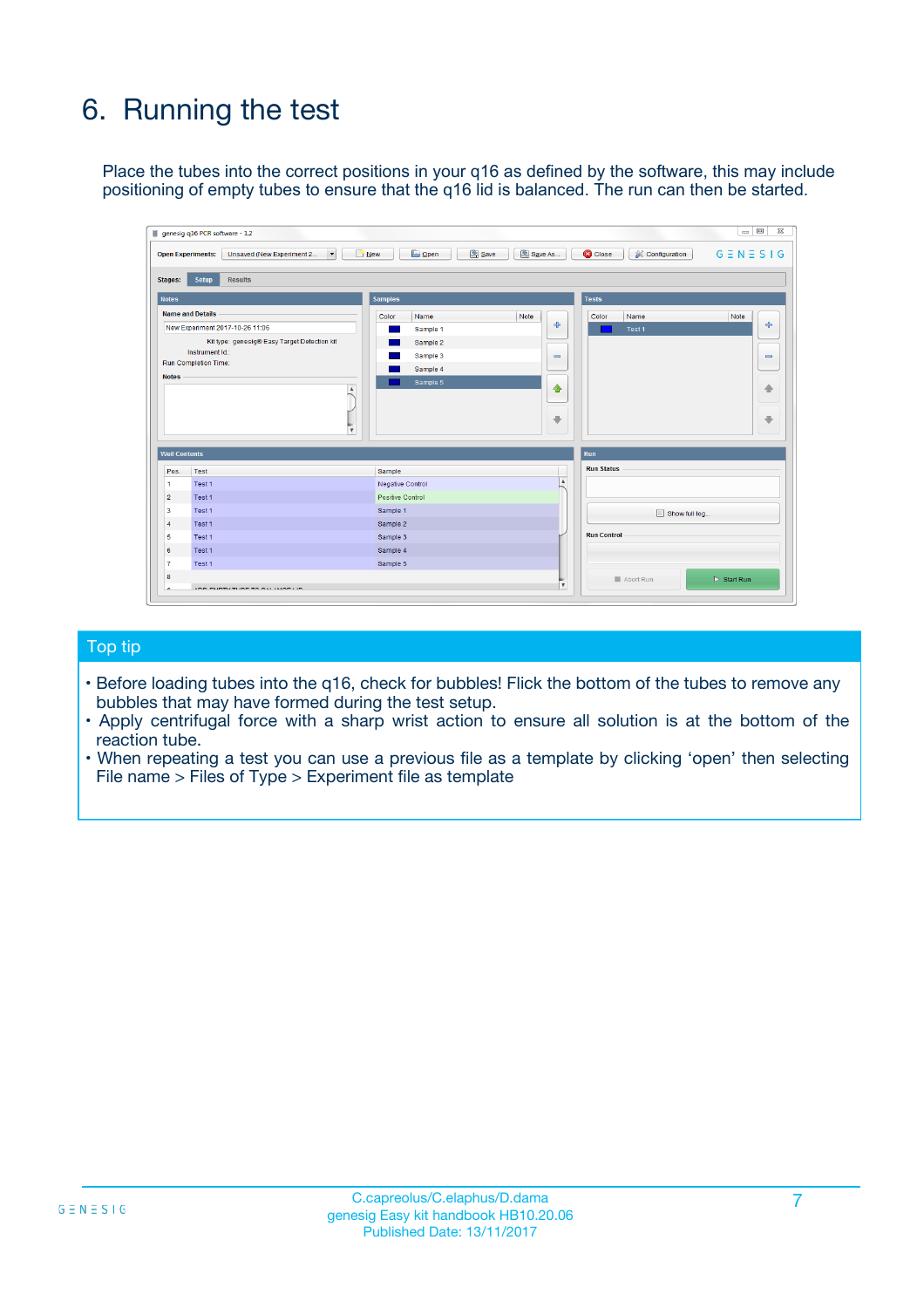### What do my results mean?

Analysis of your data is carried out automatically by the genesig q16. The following information is designed to help you fully understand a result or to troubleshoot:

### "Positive"

#### **Explanation**

Your sample has produced a positive result. Your target of interest is present and you can use the reported percentage.

### "Negative"

#### **Explanation**

Your sample has produced a negative result. The target is not present in your sample.

### "Test contaminated"

#### **Explanation**

The Negative Control should be completely free of any DNA. If you see this error message it means that at some point during the setup, the Negative Control has been contaminated with DNA and has given a positive signal. This contamination has invalidated the test. The Positive Control and your test samples are both possible sources of contaminating DNA. The genesig q16 reaction tubes from previous runs will also contain very high amounts of DNA so it is important that these are carefully disposed of after the run is completed and NEVER OPENED. It may be the case that your kits have become contaminated which will lead to the same problem occurring repeatedly.

#### **Solutions**

1. Clean your working area using a commercial DNA remover solution to ensure the area is DNA free at the start of your run and re-run the test

2. If the problem persists then the kit has become contaminated and it will have to be discarded and replaced with a new kit. When you open the new kit, run a simple test to show that changing the kit has solved the problem. Prepare a test which includes only the Positive Control, the Negative Control and one 'mock sample'. For the 'mock sample' add water instead of any sample DNA. The result for the Negative Control and the mock sample should be negative indicating that contamination is no longer present.

#### **Preventive action**

An ideal lab set-up has a 'Clean area' where the test reagents are prepared and a 'sample area' where DNA samples and the Positive Control template are handled. The best workflow involves setting up all the test components (excluding the positive control template) in the clean area and then moving the tests to the sample area for sample and Positive Control addition. If this method is followed then the kit components are always kept away from possible sources of contamination. For extra security the Negative Control can be completely prepared and sealed in the clean area. All work areas should be decontaminated regularly with DNA remover.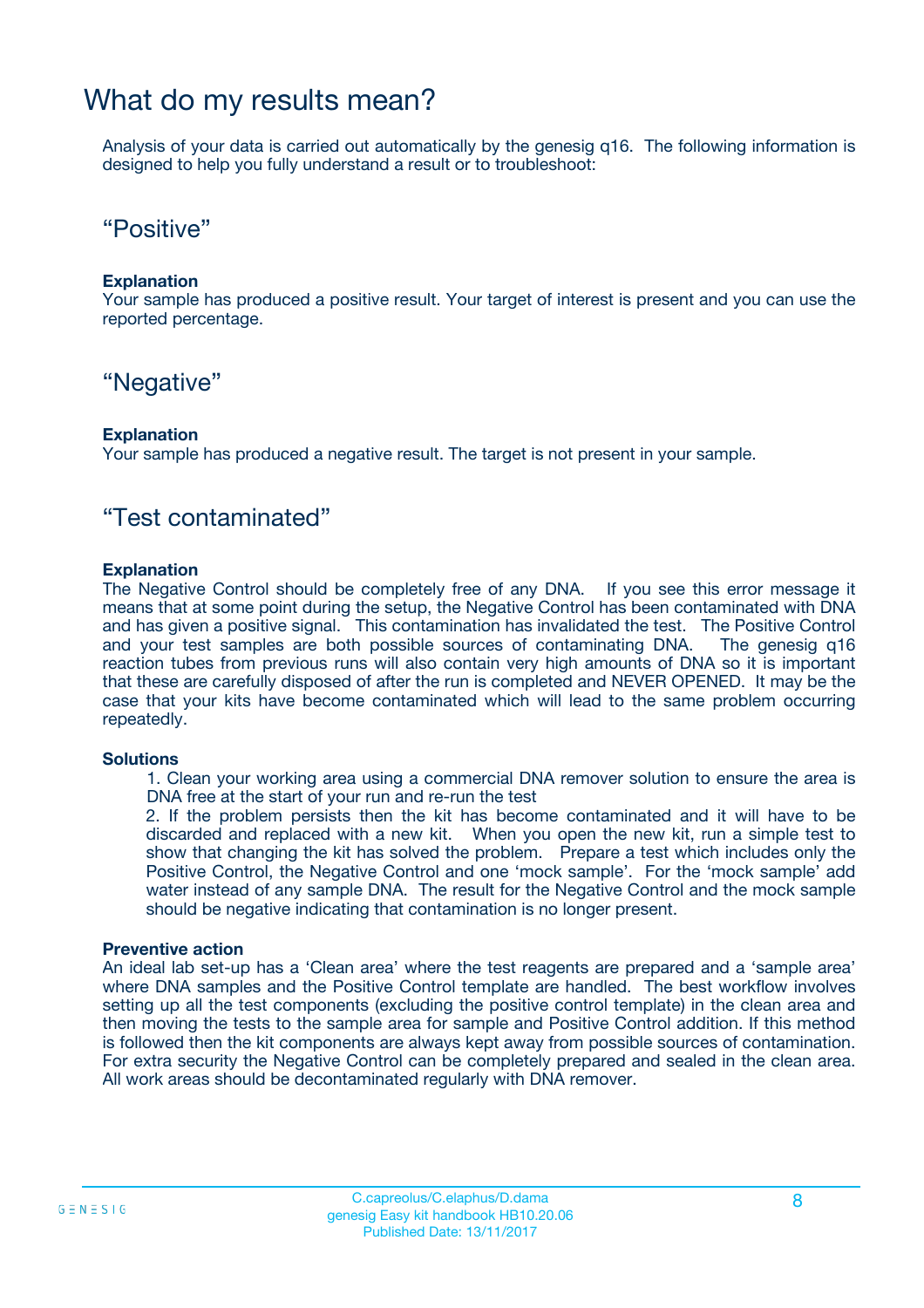#### **Explanation - If positive control has failed**

The test has failed because the Positive Control has not worked. The Positive Control is present to show that all aspects of the test are working correctly together. When this control test fails, the test as a whole is invalidated. This finding indicates that a problem has occurred in the reaction set-up part of the experiment and has nothing to do with sample preparation.

#### **Solutions**

- 1. Check the entire workflow and test set-up to look for any user errors, then repeat the test e.g. have the right colour pipettes and solutions been used with the correct tubes?
- 2. Ensure the positive and negative controls are inserted into the correct wells of your q16.

3. A component of the test may have 'gone off' due to handing errors, incorrect storage or exceeding the shelf life. When you open a new kit, run a simple test to show that changing the kit has solved the problem. Prepare a test which includes only the Positive Control, the Negative Control and one 'mock sample'. For the 'mock sample' add internal control template instead of any sample DNA. If the Positive Control works, the mock sample will now be called as a negative result.

#### **Explanation - If positive control has passed**

The test has failed because the sample is not suitable for qPCR testing. This particular sample has failed because it contains one or more factors that are inhibitory to PCR. This has compromised accuracy and precision of the quantitative reporting, resulting in a reported speciation percentage greater than 100%.

#### **Solutions**

- 1. Dilute the extracted sample 1:10 in water to "dilute out" the PCR inhibitors.
- 2. Check the sample preparation protocol to look for any user errors, then repeat.

3. PCR inhibitors can result from overloading the DNA/RNA sample preparation protocol with too much starting material. Try reducing the amount of starting material (by a factor of 2) then repeat.

### "Positive result lower than test sensitivity"

#### **Explanation**

The test is positive so if you are only interested in obtaining a 'present or absent' answer for your sample then your result is reliable. However, if the calculated percentage falls outside the accurate range for the test the exact percentage cannot accurately be calculated. Nonetheless a semi-quantitative result can be reported based on the "% sensitivity" column. e.g. If the "% sensitivity" is reported at "1%" then the sample can be reported as "positive test with less than 1% presence of species of interest". If you require more accurate information for your sample then proceed with the solutions below.

#### **Solutions**

1. A higher quality of sample containing more DNA will yield a more sensitive test. Try increasing the concentration of sample that is added to the Sample Prep Solutions stage during the extraction.

2. If you cannot increase the amount of sample, check the sample preparation protocol to look for any user errors then repeat.

3. Poor quality samples can result from overloading the sample preparation protocol with too much starting material. Try reducing the amount of starting material then repeat.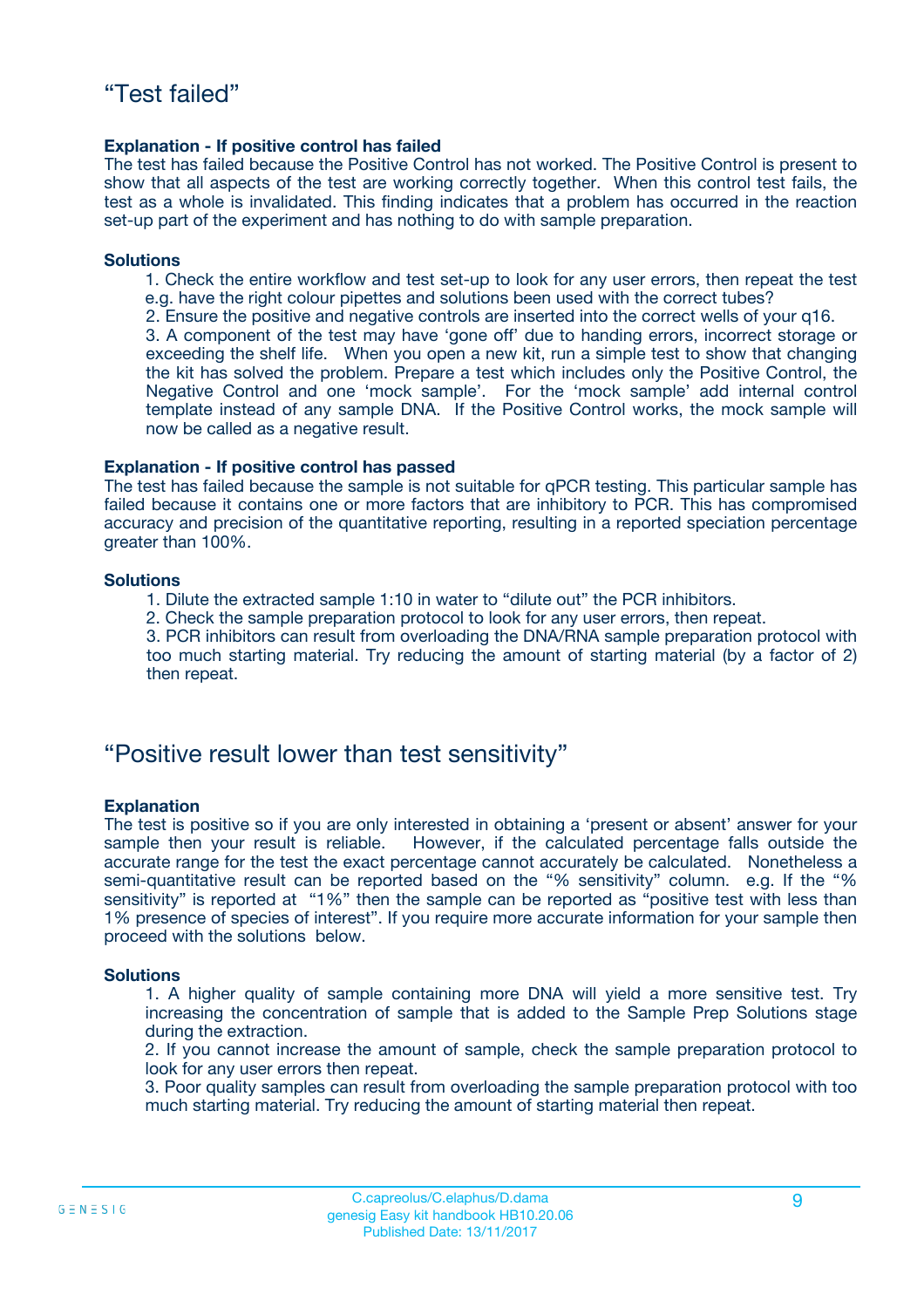### "Test failed and is contaminated"

#### **Explanation**

The Positive Control is indicating test failure, and the Negative Control is indicating test contamination. Please read the "Test Failed" and "Test contamination" sections of this technical support handbook for a further explanation.

#### **Solution**

1. For appropriate solutions, read both the "Test failed" and "Test contaminated" sections of this handbook.

### "Low level of universal target DNA"

#### **Explanation**

The test has failed because either the sample quality or quantity was too low. This has been identified by the universal target and may be caused by the sample having been compromised or a low amount of the universal target being present in the starting material. In either case the sample will not be fit for analysis.

#### **Solutions**

1. Try increasing the amount of sample that is added to the Sample Prep Solution stage during the extraction.

2. If you cannot increase the amount of sample, check the sample preparation protocol to look for any user errors then repeat.

3. Poor quality samples can result from overloading the sample preparation protocol with too much starting material. Try reducing the amount of starting material then repeat.

### "Positive - Caution, low level of universal target DNA"

#### **Explanation**

The test is positive so if you are only interested in obtaining a 'present or absent' answer for your sample then your result is reliable. However, the quantification has failed because either the sample quality or quantity was too low. The signal produced by the universal target acts as an endogenous control, identifying the quantity of DNA in the sample form which the species percentage is calculated. In this case the total level of DNA was not high enough. This will occur if the sample quality has been compromised or if a low amount of universal target was present in the starting material.

#### **Solutions**

For appropriate solutions read the "Low level of universal target DNA" section of this handbook.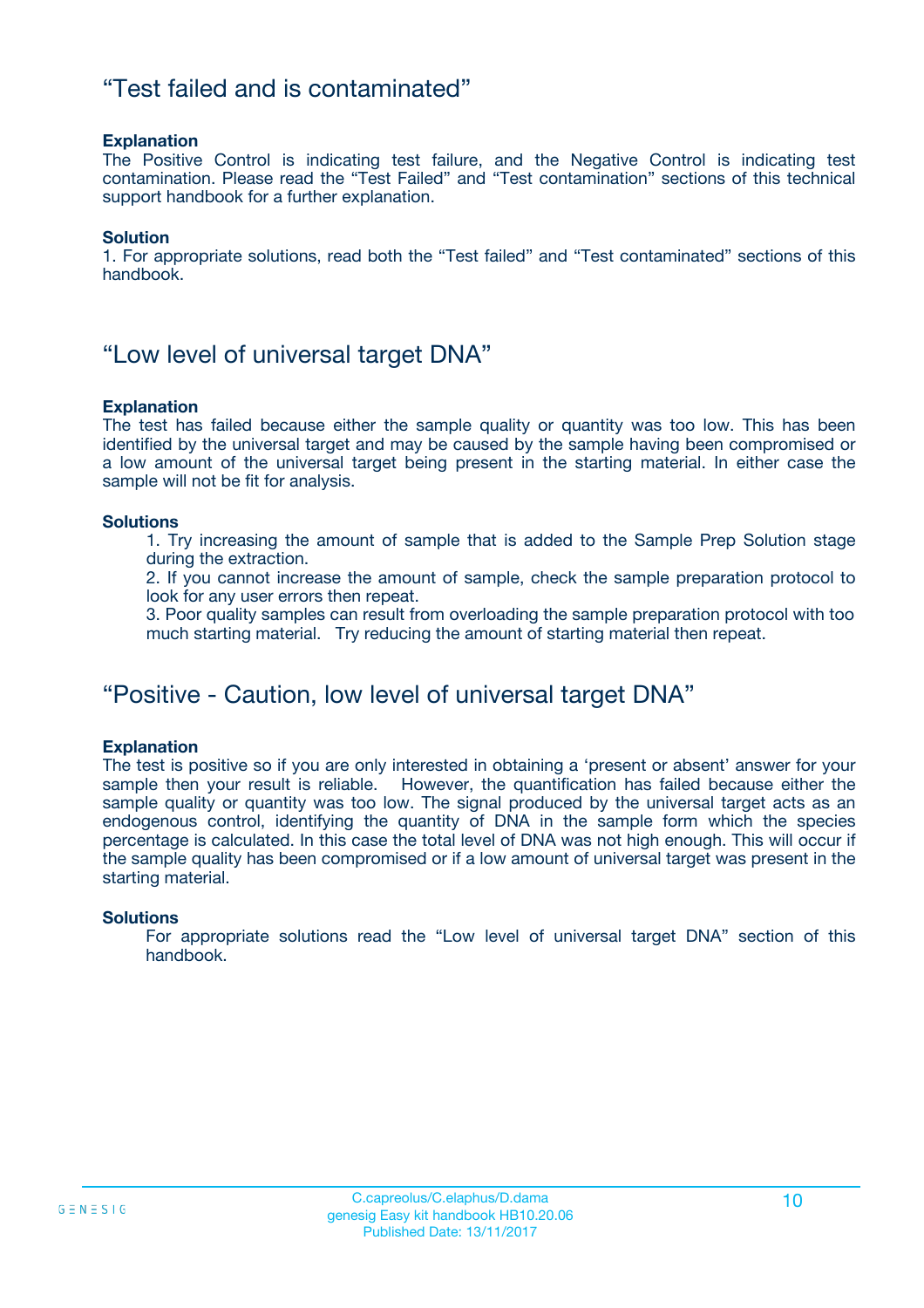# Speciation by qPCR

This kit provides a method for detecting C.capreolus/C.elaphus/D.dama mitochondrial DNA that may be present in a food sample. The kit is based on the PCR amplification of a unique species specific tag present in the mitochondrial genome of that species. The mitochondrial genome is an ideal target since it has been sequenced for many different species. This allows comprehensive bioinformatics analysis followed by careful design to ensure specific detection of the desired species whilst excluding detection of other related species. Furthermore, since there are multiple copies of each mitochondrial genome within each cell, the detection sensitivity for this kit is up to 100 times greater than that of a test which targets a single copy locus within the nuclear DNA genome.

The test works by detecting the level of DNA present from the animal of interest and then compares that to the total level of animal DNA in the sample.

If testing a non-animal sample the genesig Easy AnimalFINDER kits will be more appropriate as they do not require the detection of the universal meat/fish endogenous control.

### **Sensitivity**

Under optimal conditions, the kit provides exceptional sensitivity and will detect adulterated foodstuffs. Detection of less than 0.1% adulteration is possible.

The sensitivity depends on the quality of the DNA sample that you use. Greater sensitivity is possible with higher levels of good quality DNA. The genesig q16 will automatically assess the DNA quality and report on the sensitivity of each test on a case-by-case basis.

### **Specificity**

The kit is designed to specifically detect Venison species that are relevant to the food industry and to give negative detection on other possible animal species.

If you have a query about the detection status of a specific species or sub-species please enquire: enquiry@primerdesign.co.uk